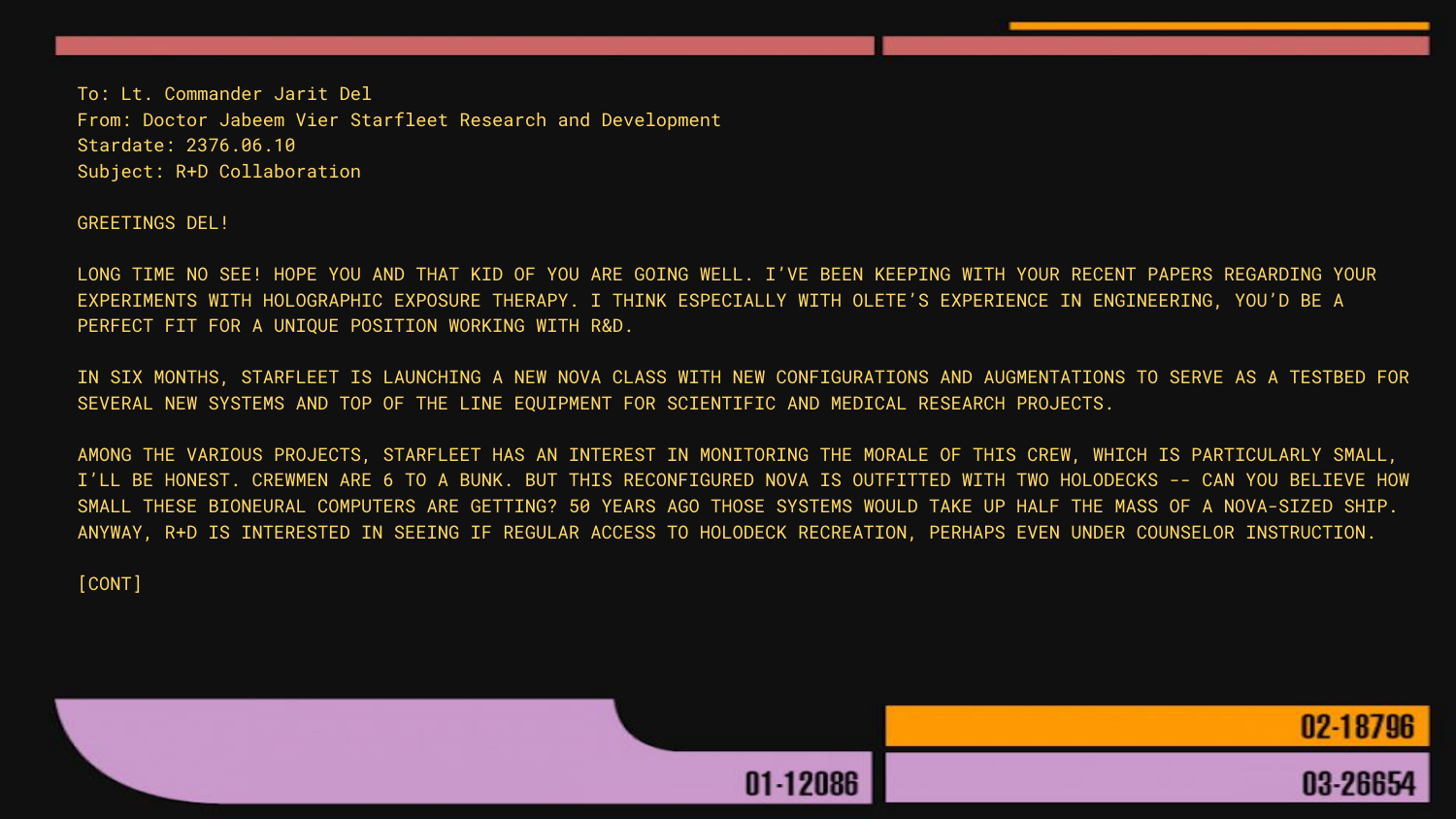To: Lt. Commander Jarit Del From: Doctor Jabeem Vier Starfleet Research and Development Stardate: 2376.06.10 Subject: R+D Collaboration

[CONT]

NOW, BEFORE YOU TURN ME DOWN BECAUSE THE SIZE OF THE SHIP AND KORIN, THERE'S ANOTHER ASPECT TO THE ASSIGNMENT. THE FEDERATION IS SPONSORING A 6 MONTH TOUR FOR GIFTED YOUNG STUDENTS TO PURSUE THEIR OWN RESEARCH PROJECTS. THEY WANT YOU TO HEAD THE APPLICATION PROCESS AND SELECT THE 4 'INNOVATIVE YOUNG MINDS' TO AWARD THE TOUR. SO EVEN THOUGH IT'S A SMALL SCIENCE SHIP, KORIN WON'T BE THE ONLY KID THERE.

WHEN YOU HAVE THE CHANCE, GIVE ME A RING ON SUBSPACE. I'LL TELL YOU THE REST OF THE DETAILS, I KNOW THAT IT'S AN ASSIGNMENT THAT YOU'D REALLY ENJOY. ALSO I WANT TO CATCH UP WITH YOU AND TELL YOU ABOUT A PET PROJECT I'M WORKING ON!

TALK TO YOU SOON, DOCTOR JABEEM VIER STARFLEET RESEARCH AND DEVELOPMENT

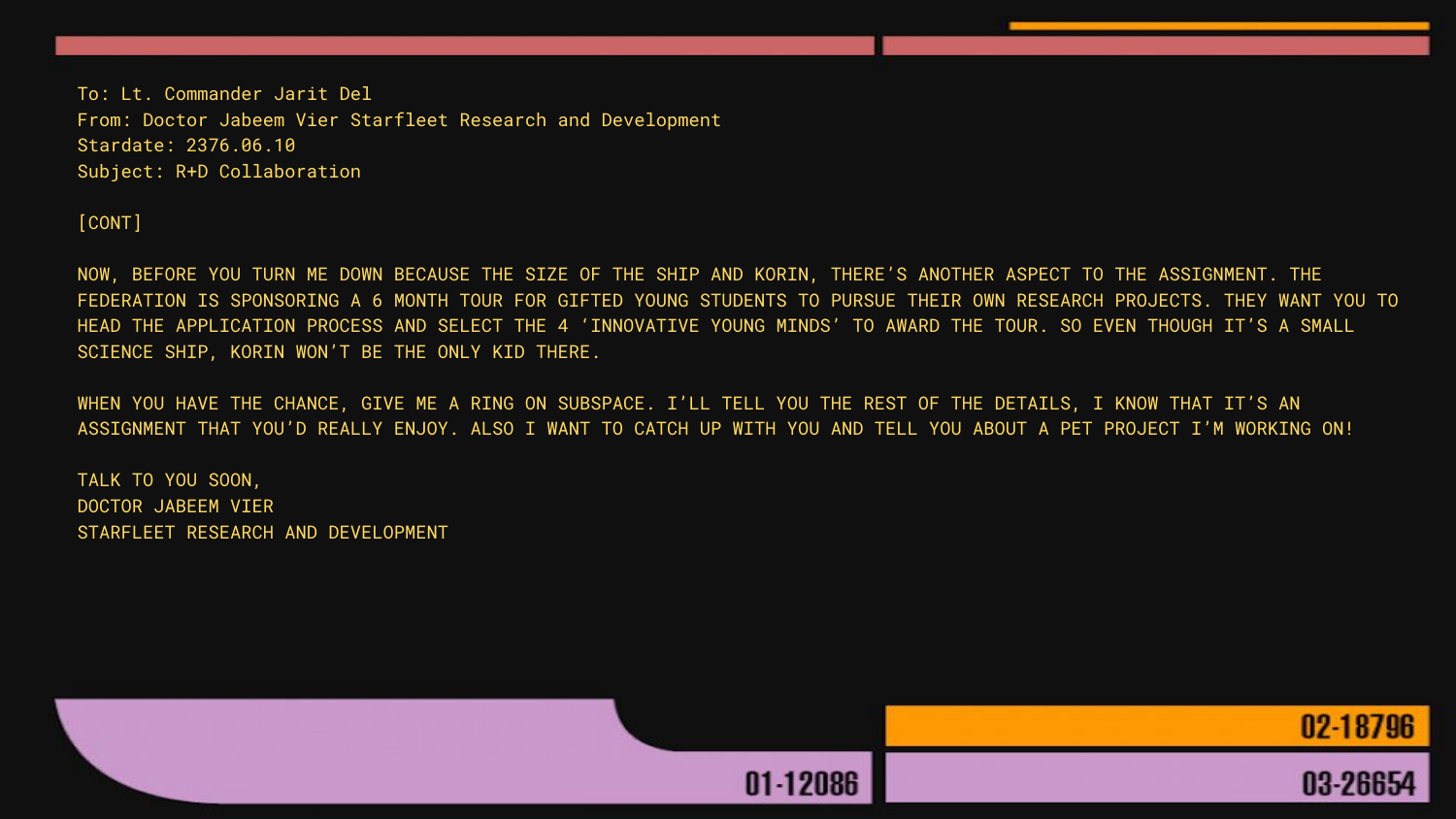To: Lieutenant T'ira From: Doctor Jabeem Vier Starfleet Research and Development Stardate: 2076.08.21 Subject: R+D Transfer Opportunity

## GREETINGS LIEUTENANT T'IRA,

I'M DOCTOR JABEEM VIER, A PROJECT MANAGER AT R+D SAN FRANCISCO. I WAS POINTED IN YOUR DIRECTION BY PROFESSOR NIKOL, A LONG TIME FRIEND OF MINE. SHE SUGGESTED THAT YOU MIGHT BE A GOOD FIT FOR A POSITION AVAILABLE EARLY NEXT YEAR ON A TO-BE-COMMISSIONED NOVA CLASS SHIP.

THE MISSION OF THE USS SAGAN IS AS A TESTBED FOR NEW AND DEVELOPING TECHNOLOGIES, BUT ITS CREW COMPLIMENT WILL INCLUDE SOME SPECIAL INDIVIDUALS. FOUR TEENAGED STUDENTS SELECTED BY APPLICATION WILL BE JOINING THE SAGAN FOR A 6 MONTH TOUR. DURING THOSE 6 MONTHS, THE STUDENTS WILL BE ABLE TO USE THE SAGAN'S CUTTING EDGE TECHNOLOGY TO PURSUE PERSONAL RESEARCH PROJECTS (WHICH ARE PROPOSED AT TIME OF APPLICATION.)

THE SAGAN IS IN NEED OF AN OPERATIONS MANAGER WITH A STRONG BACKGROUND IN THE SCIENCES AND WHO IS WILLING TO TAKE ON SOME LIGHT MENTORING RESPONSIBILITIES. THE STUDENTS WILL BE UNDER THE CHARGE OF LT. COMMANDER JARIT DEL, WHO WILL STRUCTURE AND MONITOR THEIR TIME ABOARD. HE WILL PROVIDE OCCASIONAL CLASSES BUT THEIR TIME WILL BE LARGELY SELF-DIRECTED STUDY AND ACTIVE RESEARCH TASKS.

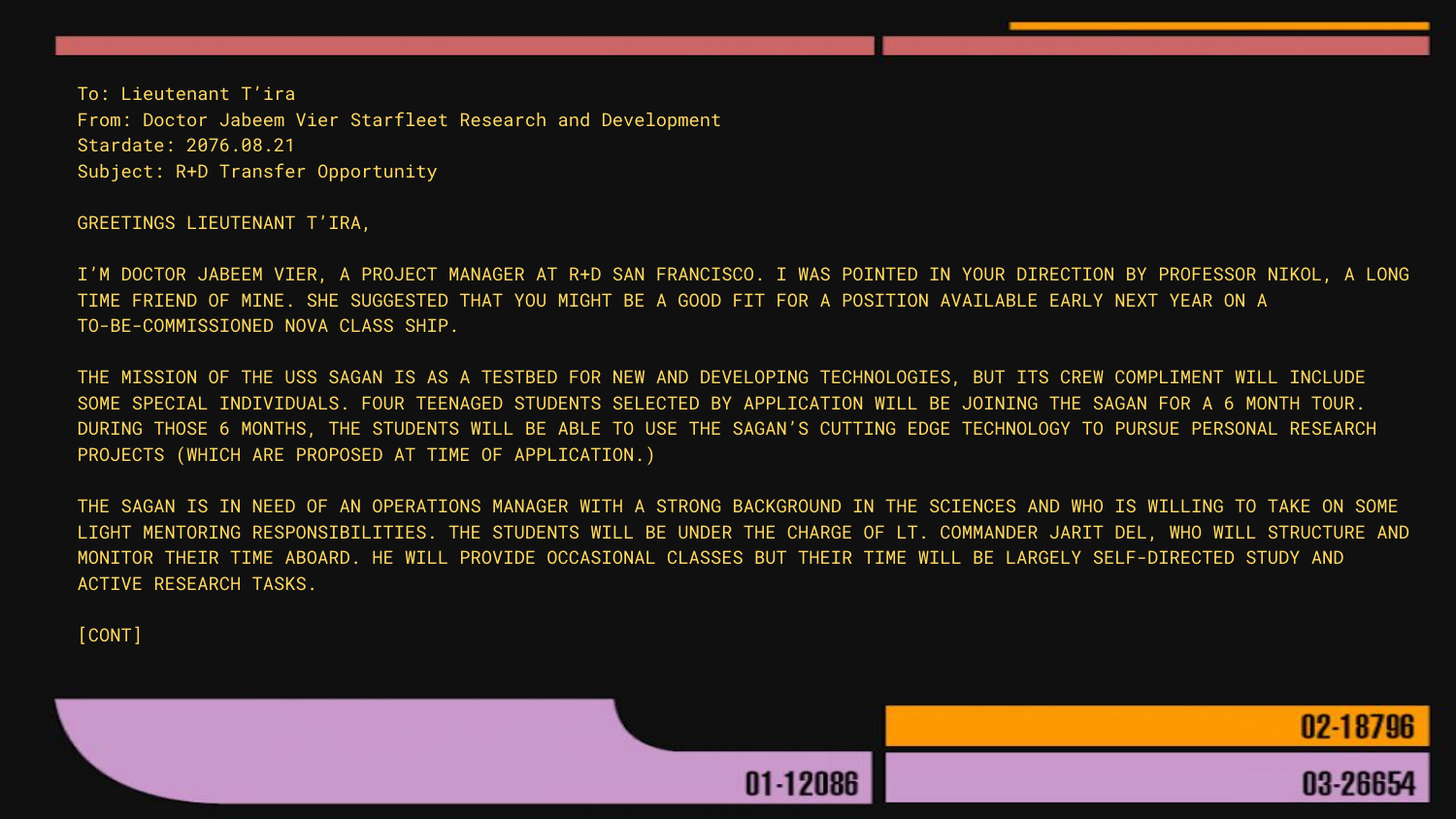To: Lieutenant T'ira From: Doctor Jabeem Vier Starfleet Research and Development Stardate: 2076.08.21 Subject: R+D Transfer Opportunity

## [CONT]

THE SAGAN HAS BEEN SIGNIFICANTLY RECONFIGURED SINCE THE LAST TIME STARFLEET COMMISSIONED A NOVA CLASS AND IT HAS BEEN OUTFITTED WITH SOME VERY NICE FEATURES FOR THE R+D MISSION, INCLUDING A HYDROPONICS BAY THAT IT SEEMS YOU WOULD ENJOY, BASED ON YOUR ACADEMY THESIS. IN ADDITION TO PERIODICALLY ACTING AS THE EQUIPMENT-LIAISON TO THE STUDENTS, R+D WOULD ALSO INVITE YOU TO SUBMIT A PROPOSAL IF YOU WOULD LIKE TO BUILD YOUR OWN RESEARCH PROJECT ON BOARD THE SAGAN.

ASSUMING YOU'RE INTERESTED IN THE POSITION, PLEASE CONTACT THE R+D MAIN OFFICE TO SCHEDULE A SUBSPACE INTERVIEW WITH ME.

I LOOK FORWARD TO MEETING YOU.

SINCERELY, DOCTOR JABEEM VIER STARFLEET RESEARCH AND DEVELOPMENT

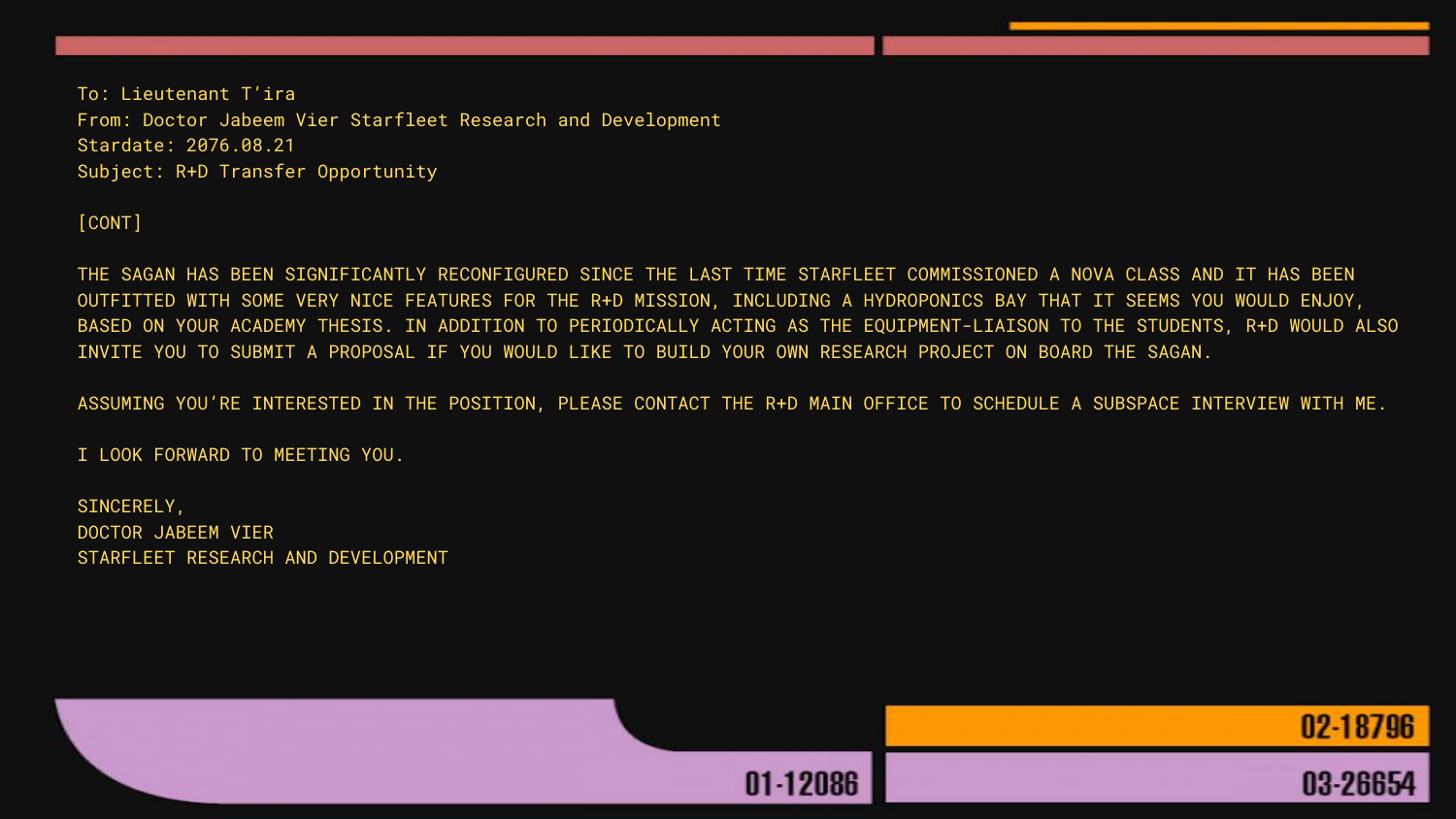To: Commander Raubanastre th'Aenar From: Admiral Lasuna Starfleet Headquarters Stardate: 2376.10.06 Subject: Executive Officer Position Opportunity

COMMANDER TH'AENAR,

I AM PLEASED TO INFORM YOU THAT YOU ARE BEING OFFERED THE POSITION OF EXECUTIVE OFFICER ABOARD THE SOON TO BE COMMISSIONED USS SAGAN, NOVA CLASS RESEARCH AND DEVELOPMENT VESSEL. CAPTAIN NASSER HAS SUBMITTED A VERY COMPLIMENTARY RECOMMENDATION AND BELIEVES THAT YOU WOULD DO WELL WORKING UNDER CAPTAIN LIAN SUN.

THIS ASSIGNMENT INCLUDES PROTECTION OF PRIORITY FEDERATION ASSETS AND INCREASED SECURITY CLEARANCE, THEREFORE REQUIRES INTERVIEW AND EVALUATION.

FIND ATTACHED THE MISSION OBJECTIVES, R+D PROJECT DETAILS, CREW ROSTER, NOVA CLASS SCHEMATICS AND COMMANDING OFFICER PERSONNEL FILE. YOU HAVE 5 DAYS TO REJECT THIS ASSIGNMENT OR SCHEDULE EVALUATION. IF YOU CHOOSE TO ACCEPT THIS MISSION, PLAN TO REPORT TO UTOPIA PLANITIA 0700 ON STARDATE 2377.01.17 PENDING EVALUATION APPROVAL.

CONGRATULATIONS, ADMIRAL VORAL LASUNA STARFLEET HEADQUARTERS

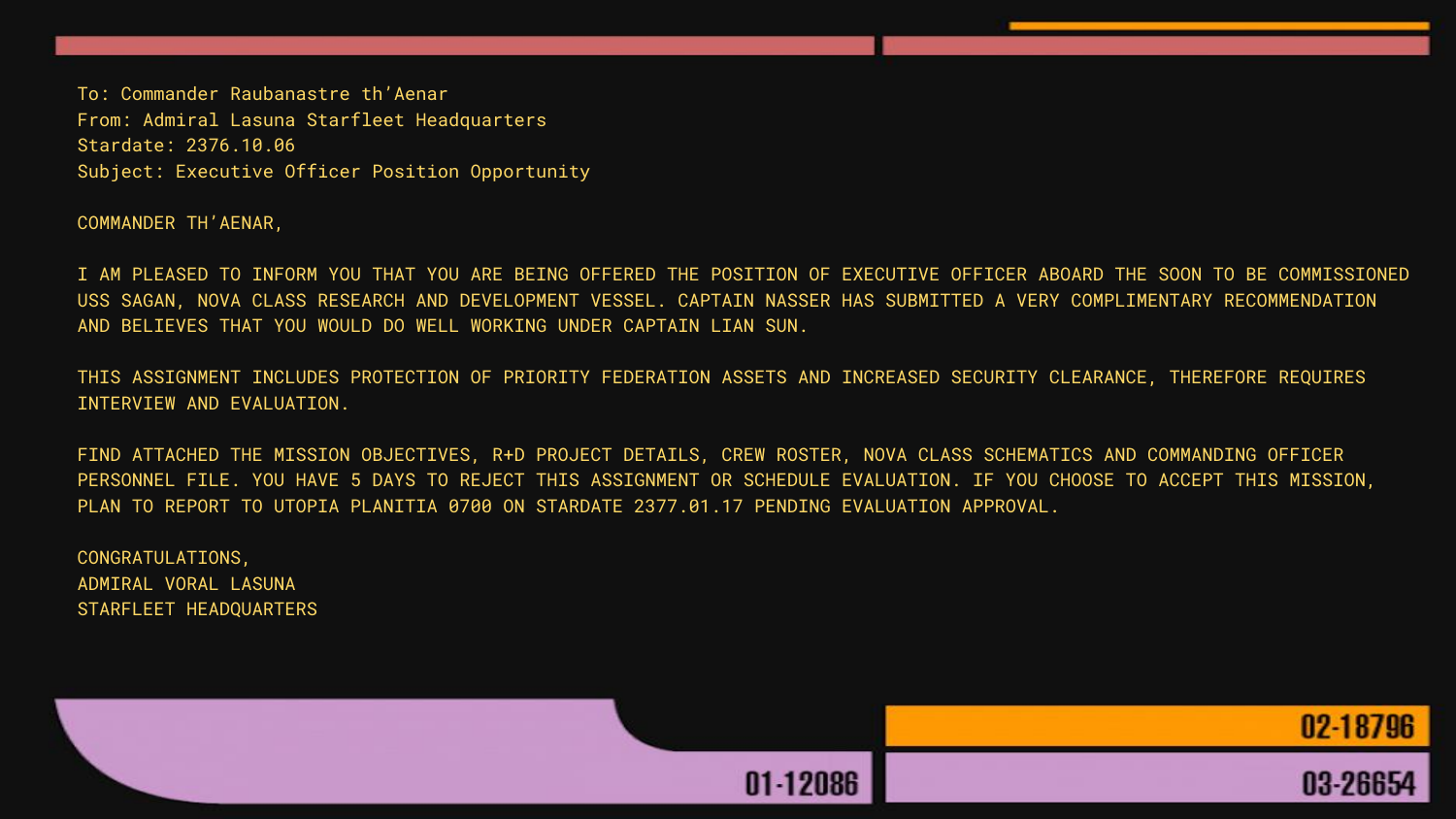LIEUTENANT UHEN ASINI,

YOU HAVE BEEN SELECTED TO PARTICIPATE IN THE TESTING OF A NEW TECHNOLOGY IN DEVELOPMENT BY STARFLEET MEDICAL. PLEASE REVIEW THE ATTACHED DETAILS ABOUT THE PROJECT AND SUBMIT YOUR ACCEPTANCE OR REJECTION OF THIS ASSIGNMENT WITHIN 3 DAYS.

STARFLEET R+D HAS BEEN EXPLORING FURTHER POSSIBLE USES WITHIN THE MEDICAL FIELD FOR HOLOGRAPHIC TECHNOLOGY. THE EMH TECHNOLOGY HAS BECOME AN INDISPENSABLE TOOL FOR EMERGENCY MEDICINE AND THE SAFETY OF PERSONNEL IN TIMES OF CRISIS. SEVERAL NEW HOLOGRAPHIC INNOVATIONS HAVE BEEN IN DEVELOPMENT, INCLUDE A PROGRAM KNOWN AS NURSE EMMA.

EMMA IS INTENDED TO BE A HOLOGRAPHIC MEDICAL ASSISTANT, CONFINED TO SICKBAY UNLIKE THE EMH-II. EMMA IS NOT INTENDED TO EXECUTE DOCTOR-LEVEL TASKS OR TO PERFORM DIAGNOSTIC MEDICINE. EMMA IS EQUIPPED TO AID THE MEDICAL STAFF IN WHATEVER FASHION IS MOST USEFUL TO ALLEVIATE THE STAFF'S WORKLOAD AND LEVEL OF STRESS. THE PROGRAM IS DESIGNED TO HANDLE INTAKE + TRIAGE, CHART-KEEPING, REPORT-WRITING, EQUIPMENT CLEANING AND MAINTENANCE AND OTHER SIMPLE SUPPORT TASKS.

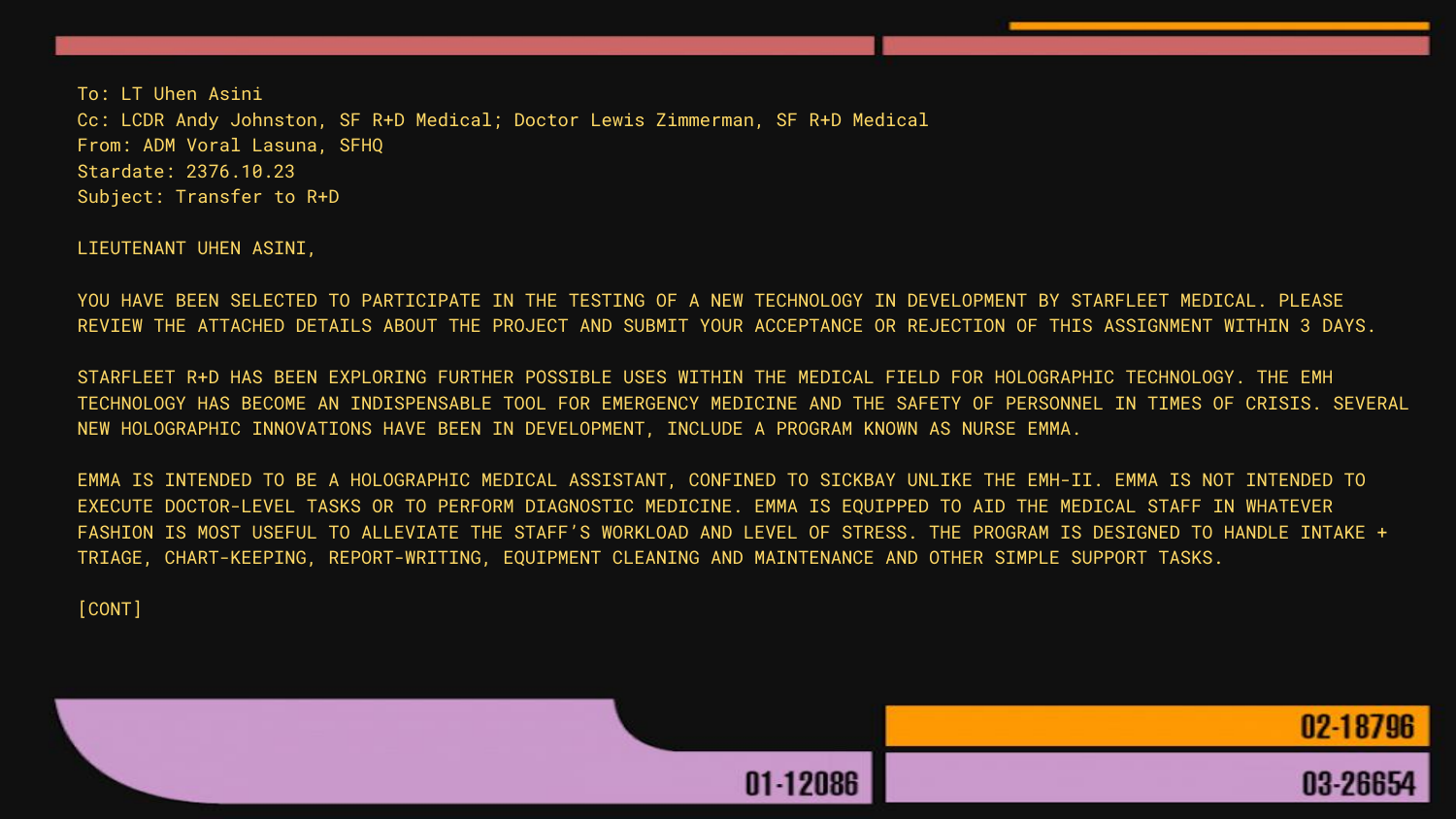THE EMMA PROGRAM ALSO REPRESENTS AN EXPANSION ON THE EMH'S BEDSIDE MANNER PROTOCOLS. EMMA IS WELL PREPARED FOR ALSO OFFERING EMOTIONAL SUPPORT TO BOTH THE PATIENTS AND THE MEDICAL STAFF. THOUGH EMMA'S MEDICAL PRACTICE CAPABILITIES ARE LIMITED, SHE'S ABLE TO STAY 'GENUINELY' CARING AND ENCOURAGING DURING TIMES OF DURESS WHERE THE STAFF'S PHYSICAL AND EMOTIONAL BANDWIDTH IS STRETCHED.

THE PROJECT IS IN RELATIVELY EARLY STAGES OF DEVELOPMENT AND A SMALL NUMBER OF SHIPS AND STATIONS ARE BEING OUTFITTED TO TEST THE EMMA IN A REAL LIFE ENVIRONMENT. OUR OBJECTIVE IS TO EVALUATE EMMA'S USEFULNESS AND RECORD ADJUSTMENTS SUGGESTED BY MEDICAL STAFF.

LT UHEN, STARFLEET WOULD LIKE TO INVITE YOU TO BE ONE OF THE PROFESSIONALS TO EVALUATE THE PROGRAM BUT ALSO HAS A SECOND OBJECTIVE FOR YOU PERSONALLY TO PURSUE.

STARFLEET MEDICAL IS ALSO INTERESTED IN TESTING THE EMMA FOR EVENTUAL POTENTIAL USE IN PLANET-SIDE SCENARIOS INCLUDING COMBAT SITUATIONS. THE HOLOGRAPHIC MOBILE EMITTER TECHNOLOGY IS LIMITED AT THIS POINT IN TIME BUT CAN BE EXPECTED TO BE AVAILABLE TO SUCH PURPOSES FAIRLY SOON.

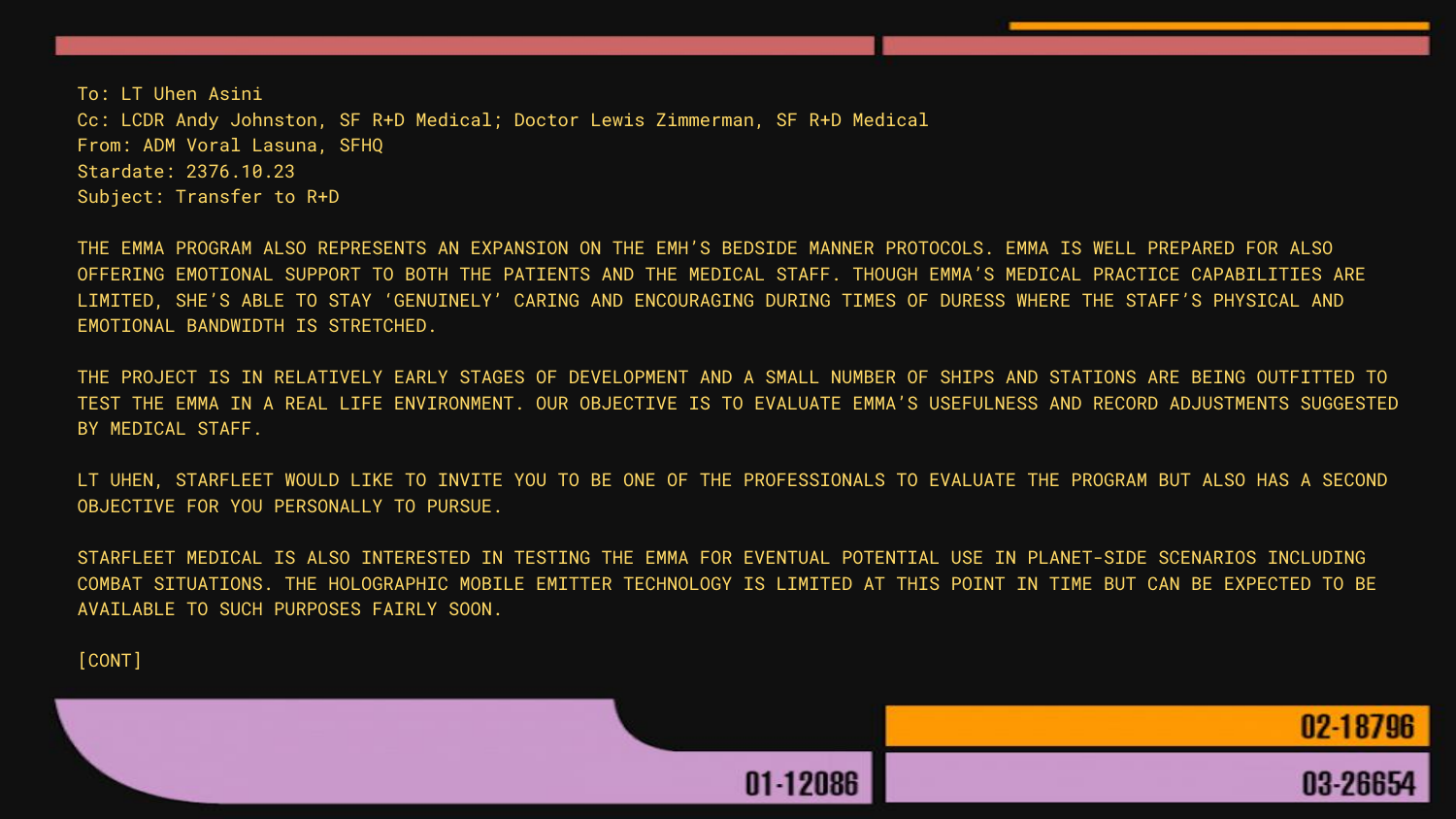THE INSIGHT OF YOUR EXPERIENCE AND THE LEVEL OF YOUR EXPERTISE AS IT PERTAINS TO THE TOPIC OF EMERGENCY FIELD MEDICINE WOULD BE HIGHLY VALUABLE AND GREATLY APPRECIATED DURING THE DEVELOPMENT OF THIS PROGRAM. YOU WILL BE RUNNING THE PROGRAM THROUGH SCENARIOS IN THE SHIP'S HOLODECK TO TEST ITS CAPABILITIES

SHOULD YOU DECIDE TO ACCEPT THIS POSITION, YOU WILL BE ASSIGNED TO THE TO-BE-COMMISSIONED USS SAGAN-2709 WHICH IS A TESTBED VESSEL FOR STARFLEET R+D. YOU WILL REPORT TO UTOPIA PLANITIA STARDATE 2377.01.17 FOR BRIEFING ONE DAY BEFORE THE SAGAN'S COMMISSIONING.

UNFORTUNATELY, THE SAGAN WILL NOT BE EQUIPPED WITH AN EMH, AS WE DO NOT CURRENTLY HAVE A SYSTEM CAPABLE OF RUNNING THE PROGRAMS SIMULTANEOUSLY. BUT, UNLIKE THE EMH, EMMA CAN BE RUN CONTINUOUSLY IN THE SICKBAY WITHOUT CONSEQUENCE, THOUGH IS IT SUGGESTED TO DEACTIVATE IT WHEN IT IS NOT NEEDED.

IF YOU HAVE ANY QUESTIONS ABOUT THE PROJECT, YOU CAN CONTACT THE PROJECT MANAGER LCMDR ANDY JOHNSTON. YOU WILL REPORT DIRECTLY TO LCMDR JOHNSTON. I AM CC'ING HIM AND DOCTOR ZIMMERMAN ON THIS COMMUNIQUE.

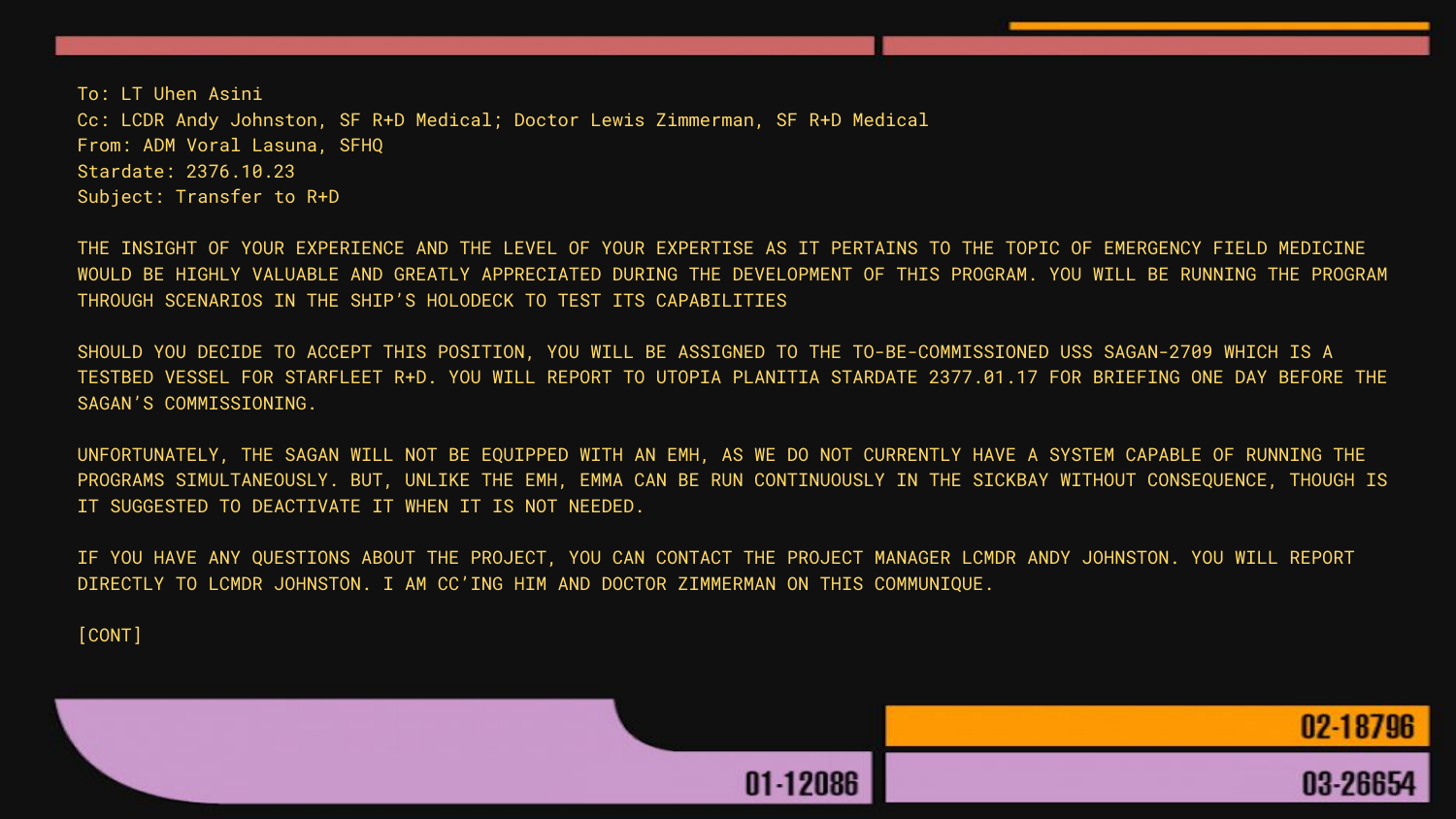IF YOU HAVE ANY QUESTIONS ABOUT THE PROJECT, YOU CAN CONTACT THE PROJECT MANAGER LCMDR ANDY JOHNSTON. YOU WILL REPORT DIRECTLY TO LCMDR JOHNSTON. I AM CC'ING HIM AND DOCTOR ZIMMERMAN ON THIS COMMUNIQUE.

IF AND WHEN YOU DECIDE TO ACCEPT THIS MISSION, PLEASE REVIEW THE INCLUDED PERSONNEL FILE FOR CREWMAN 1ST CLASS KOTRI EYARA. WITH YOUR APPROVAL, CREWMAN KOTRI WILL BE ASSIGNED TO ASSIST YOU IN THIS RESEARCH OBJECTIVE.

CONGRATULATIONS, ADM VORAL LASUNA, SFHQ

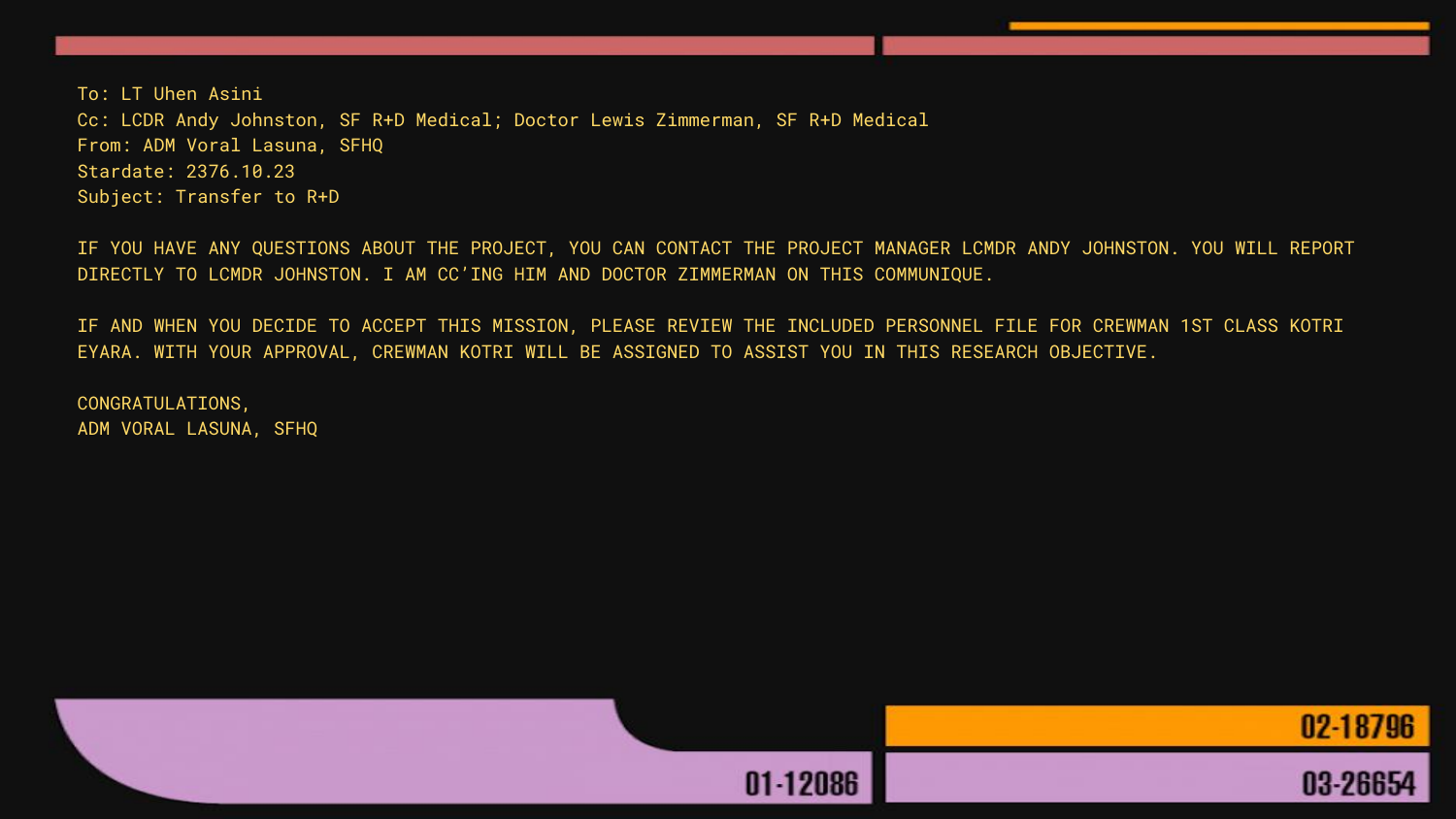To: LCDR Andy Johnston, SF R+D Medical; ADM Voral Lasuna, SFHQ; LT Uhen Asini From: Doctor Lewis Zimmerman, SF R+D Medical Stardate: 2376.10.23 Subject: NURSE EMMA

TO ALL STAFF ASSOCIATED WITH THE EMMA PROJECT:

IF THE LCARS SYSTEM WASN'T ALREADY IN CAPS, THE FOLLOWING SENTENCE WOULD BE.

DO. NOT. CONTACT ME ABOUT THE EMMA PROJECT!

IN CASE YOU'RE UNAWARE, I AM BUSY REVOLUTIONIZING THE FIELD OF DIAGNOSTIC MEDICINE AND I DON'T HAVE TIME TO BE TECH SUPPORT FOR YOUR HOLOGRAPHIC SECRETARY. BESIDES THAT, THE EMMA PROGRAM IS SO RUDIMENTARY AN ENSIGN COULD MODULATE IT. ITS RESEMBLANCE TO THE EMH IS FRANKLY, VERY LITTLE.

ALL REPORTS AND COMMUNIQUES SHOULD BE DIRECTED TO THE EMMA PROJECT MANAGER AT R+D MEDICAL, LT COMMANDER ANDY JOHNSTON.

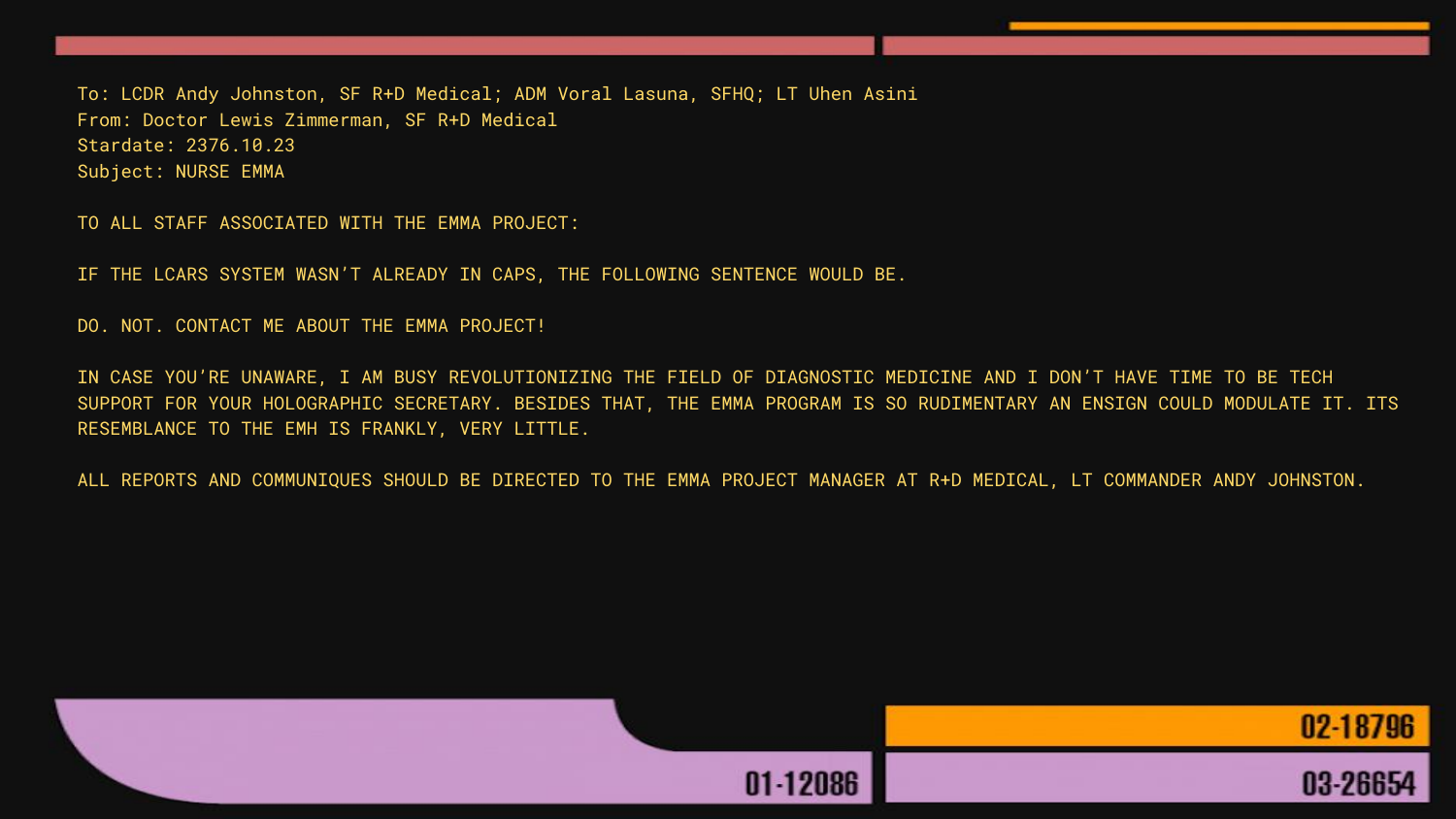To: LCMDR Jarit Del, LT Naja Alii, LT T'ira From: Doctor Jabeem Vier, SF R+D Stardate: 2376.08.24 Subject: Innovative Young Minds Project

GREETINGS TEAM IYMPS,

I'M PLEASED TO INTRODUCE THE THREE OF YOU AND LOOK FORWARD TO WORKING TOGETHER. I FIND THIS PROJECT TO BE SUCH A REWARDING OPPORTUNITY AND THINK IT WILL BE A DELIGHT TO SEE THE RESULTS OF MENTORING THESE BRILLIANT YOUNG PEOPLE IN A START OF THE ART ENVIRONMENT.

PLEASE FIND THE DETAILS ABOUT THE INNOVATIVE YOUNG MINDS PROJECT ATTACHED.

3 SELECTED STUDENTS HAVE BEEN AWARDED A 6 MONTH TOUR ON THE USS SAGAN WITH THE OPPORTUNITY TO USE STATE OF THE ART TECHNOLOGY FOR THEIR OWN PERSONAL RESEARCH PROJECT. OVER 200 STUDENTS SUBMITTED A PROPOSAL FOR A RESEARCH PROJECT AND AN APPLICATION LETTER ABOUT THEIR ACADEMIC EXPERIENCE AND PERSONAL ELIGIBILITY AS GIFTED STUDENT.

LT. COMMANDER JARIT DEL HAS TAKEN THE LEAD ON ORGANIZING THIS PROJECT AND SELECTING THE STUDENTS VIA APPLICATIONS AND INTERVIEWS. COMMANDER DEL WILL CONDUCT GENERAL CLASSES DURING THE TOUR, THOUGH INDIVIDUAL STUDENT EDUCATION WILL BE LARGELY THROUGH SELF DIRECTED AND COMPUTER OUTLINED STUDY. STUDENTS WILL REGULARLY SPEND TIME OBSERVING OPERATIONS IN ENGINEERING AND SCIENCE DEPARTMENTS. LIEUTENANTS NAJA AND T'IRA WILL ALSO PLAY ROLES IN SCHEDULING AND SUPERVISING USE OF ENGINEERING AND SCIENCE DEPARTMENT EQUIPMENT (AS WELL AS HOLODECK USE) FOR THE STUDENTS' RESEARCH PROJECTS.

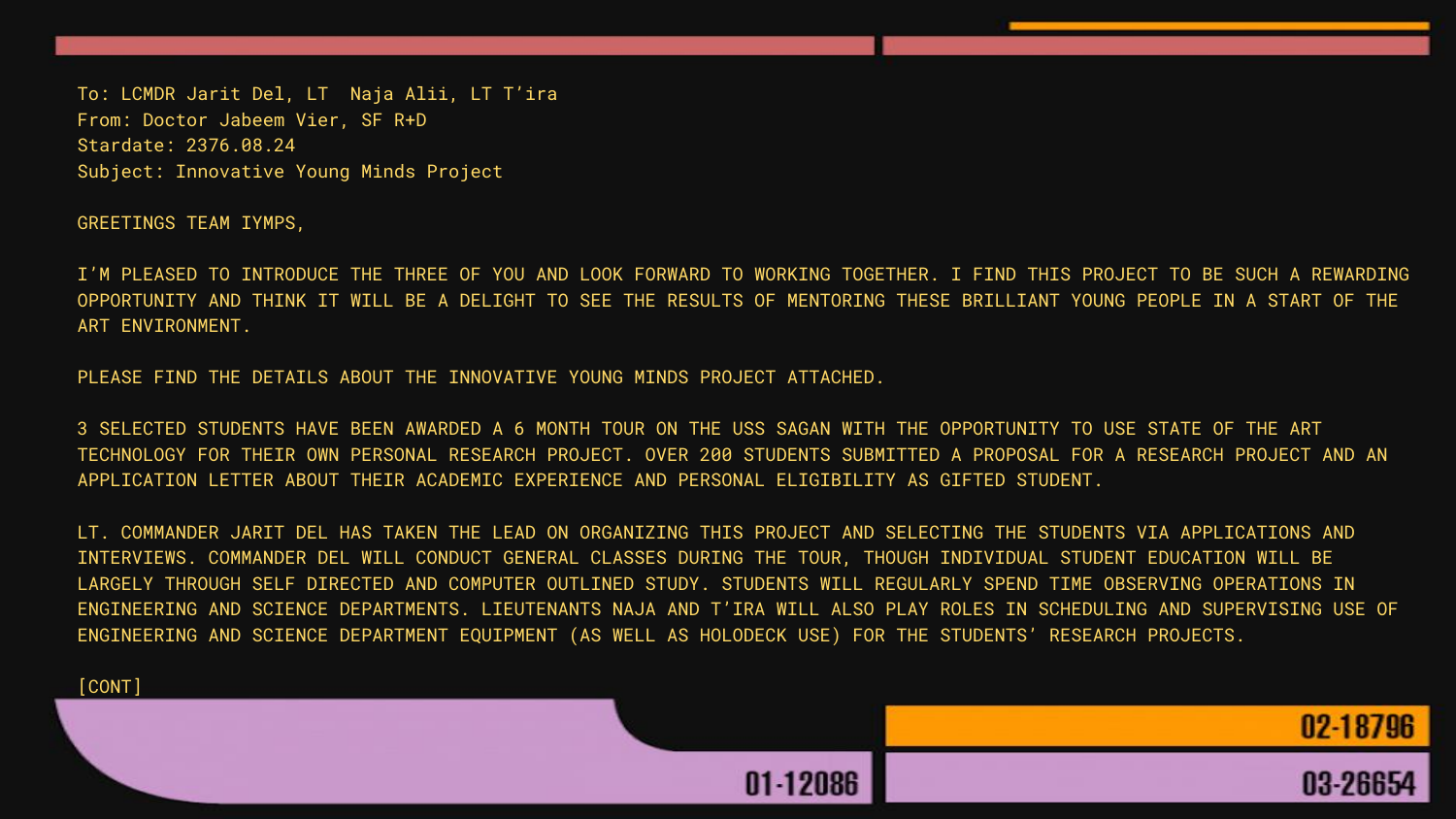To: LCMDR Jarit Del, LT Naja Alii, LT T'ira From: Doctor Jabeem Vier, SF R+D Stardate: 2376.08.24 Subject: Innovative Young Minds Project

NECESSARY SPACE HAS BEEN ALLOCATED TO THE IYMPS ABOARD THE USS SAGAN-2709 TO INCLUDE A CLASSROOM WORK SPACE AND APPROPRIATE HOUSING FOR THE 3 STUDENTS AND 1 STARFLEET OFFICER GUARDIAN TO EACH STUDENT.

STUDENTS AND THEIR GUARDIANS ARE SCHEDULED TO EMBARK STARDATE 2377.01.18. DIRECTOR DOCTOR JABEEM VIER WILL BE PRESENT FOR THE INITIATION OF THE PROJECT. INFORMATION ABOUT THE SELECTED STUDENTS FOLLOWS.